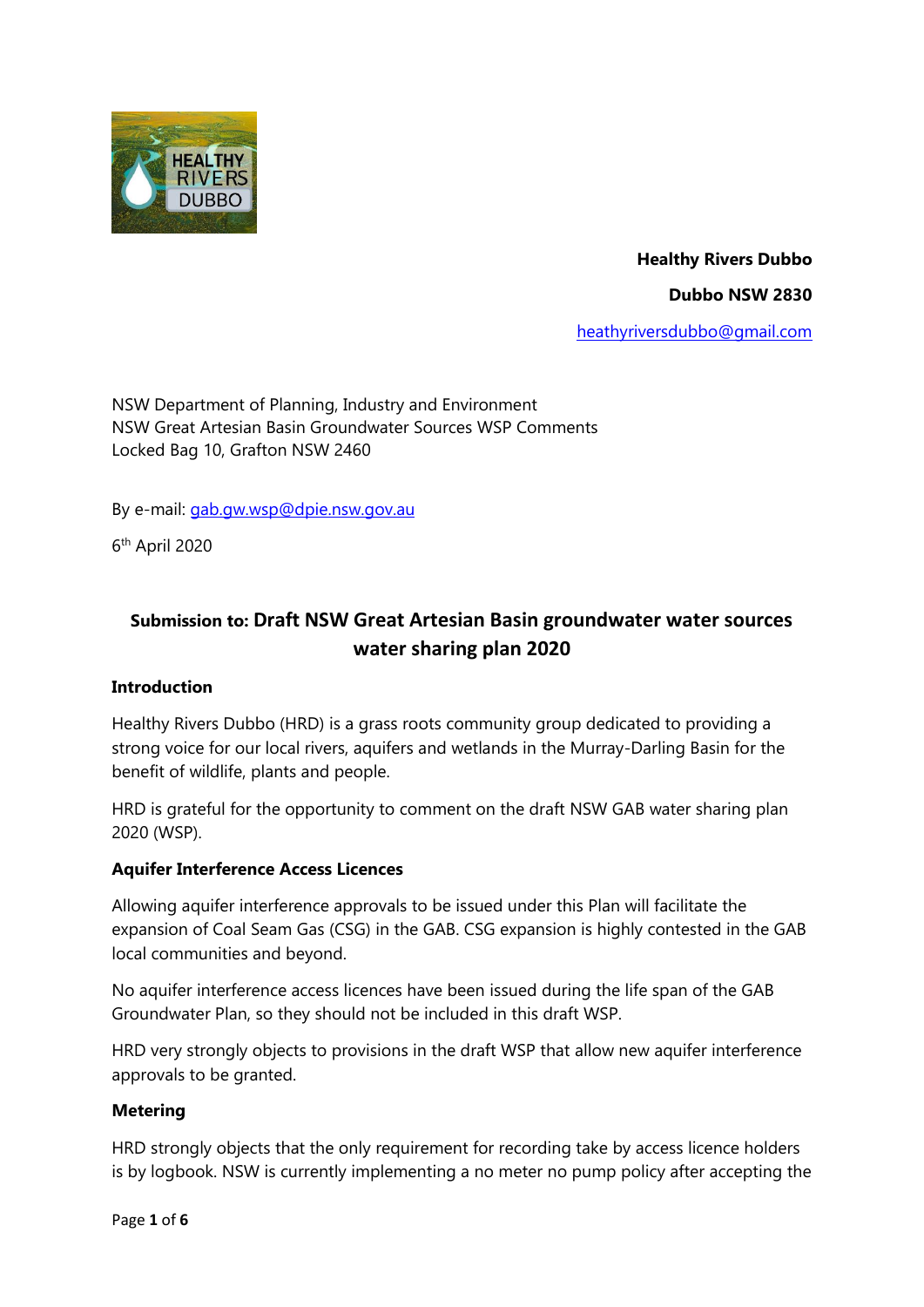recommendations of the Ken Matthews report in 2017 and the GAB should not be exempt from this policy.

# **First Nations Engagement**

HRD strongly objects to a lack of strategies to encourage the granting of access licences for Aboriginal cultural and community purposes.

More should be done by all governments in Australia to gain the trust of First Nations groups. Australia's recent history since colonisation from a First Nation's perspective must be a bloody and horrifying one. More stories of torture and massacres - in contrast to the history taught in the mainstream education system - have become public in recent years. Meaningful reconciliation can only come when the Government acknowledges and apologises for atrocities done to our First Nations people.

#### **Application of the WSP**

HRD supports the merging of the NSW GAB Shallow and NSW GAB water sharing plans. Their hydrological connection is greater understood now, and the simplistic boundary setting of 60m depth doesn't reflect the actual thickness of the unconsolidated sentiments. In the Lower Namoi Alluvium, the artesian contribution to the alluvium is as high as 70%, with a continuum of exchange between the alluvial aquifer and the GAB. <sup>1</sup>

HRD objects to the boundaries of the Warrego groundwater source not being redefined as per the Natural Resources Commission recommendation # 7, based on latest available knowledge.

#### **Compliance with long term annual average extraction limits (LTAAEL)**

HRD objects to the average annual extraction being assessed over five years, and recommend that is be changed to every three years. As the climate warms, surface water will become less reliable, and more pressure will be placed on groundwater supplies, especially in the over extracted Eastern Recharge GWS. In the Southern Recharge GWS, there are a lot of sleeper licences, which if reactivated all at once, would cause a spike in extraction. A shorter assessment period would capture this if it were to happen, and allow measures to bring the extraction back to within limits.

#### **Setback rules**

More work should be done to determine set back rules for new works from springs that are based on science, not standardisation.

No exemptions should be made for shorter set back rules for new works where it is considered that the impact on springs would be minimal. No impact is acceptable.

 $\overline{a}$ 

 $1$  Ransley et al. (2015). Hydrogeological Atlas of the Great Artesian Basin. Geoscience Australia, Canberra and Kellet et al (2012). Water Resource Assessment for the Surat region. A report to the Australian Government from the CSIRO Great Artesian Basin Water Resource Assessment. CSIRO Water for a Health Country Flagship, Australia.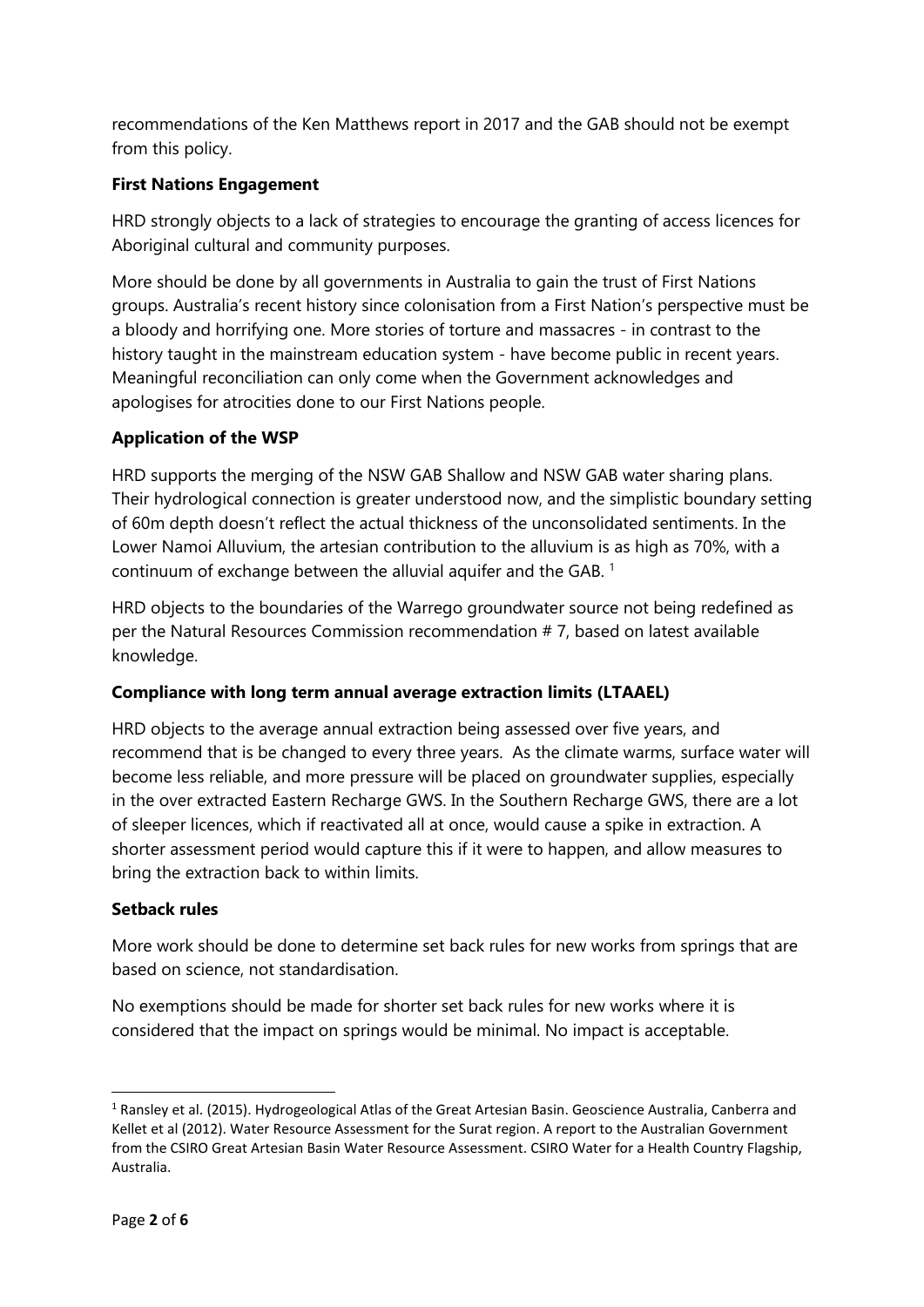The NRC recommended that there be provisions in the new WSP to rehabilitate works that pre-date set back rules. HRD agrees, and objects to the omission of provision.

# **Capping and Piping**

HRD welcomes NSW policy direction of working towards 'water tight bores' by continuing capping and piping projects.

We are supportive of the provision for conveyance access licences in the Surat, Warrego and Central GWSs that will cover water wasted in open bore drains, and constantly running bores (uncontrolled flows).

These access licences must not be tradable.

#### **LTAAELs in the Surat, Warrego and Central GWSs**

HRD is supportive of setting the extraction limits in the three artesian GWSs to 2008 water take levels.

We strongly object to including 30% of water 'savings' made under future cap and pipe projects being added to the extraction limit.

There is no scientific basis for this additional extraction.

Water that is considered 'savings' under capping and piping is really less water being wasted.

Efforts to increase pressure in the Basin will be compromised by allowing an additional 30% of water savings to be extracted.

HRD strongly objects to the issuing of any new aquifer licences in any area of the GAB. Highly publicised public objection to an auction of new water access licences in 2009 made it clear to all how objectionable the creation of new access licences in the GAB is.

# **LTAAELs in the Eastern and Southern Recharge GWSs**

HRD strongly objects to the raising of the LTAAELs in the Eastern and Southern Recharge GWSs.

Keeping the current formula of assigning 70% of net estimated recharge volumes to extraction when the recharge volume has been estimated up means the allowable average take will increase by 22% in the Eastern Recharge, and 30% in the Southern Recharge.

HRD strongly recommends revising the 70% figure down so that the LTAAELs in both Recharge area do not rise.

There is no scientific reasoning that we could find behind keeping the same 70% as is used in the current 2008 WSP.

# **Carry Over Rules**

HRD strongly objects to any carry over provision in groundwater water sources. We recommend carry over provisions be revised to zero allowance.

#### **Water Allocation Account Debiting**

Page **3** of **6**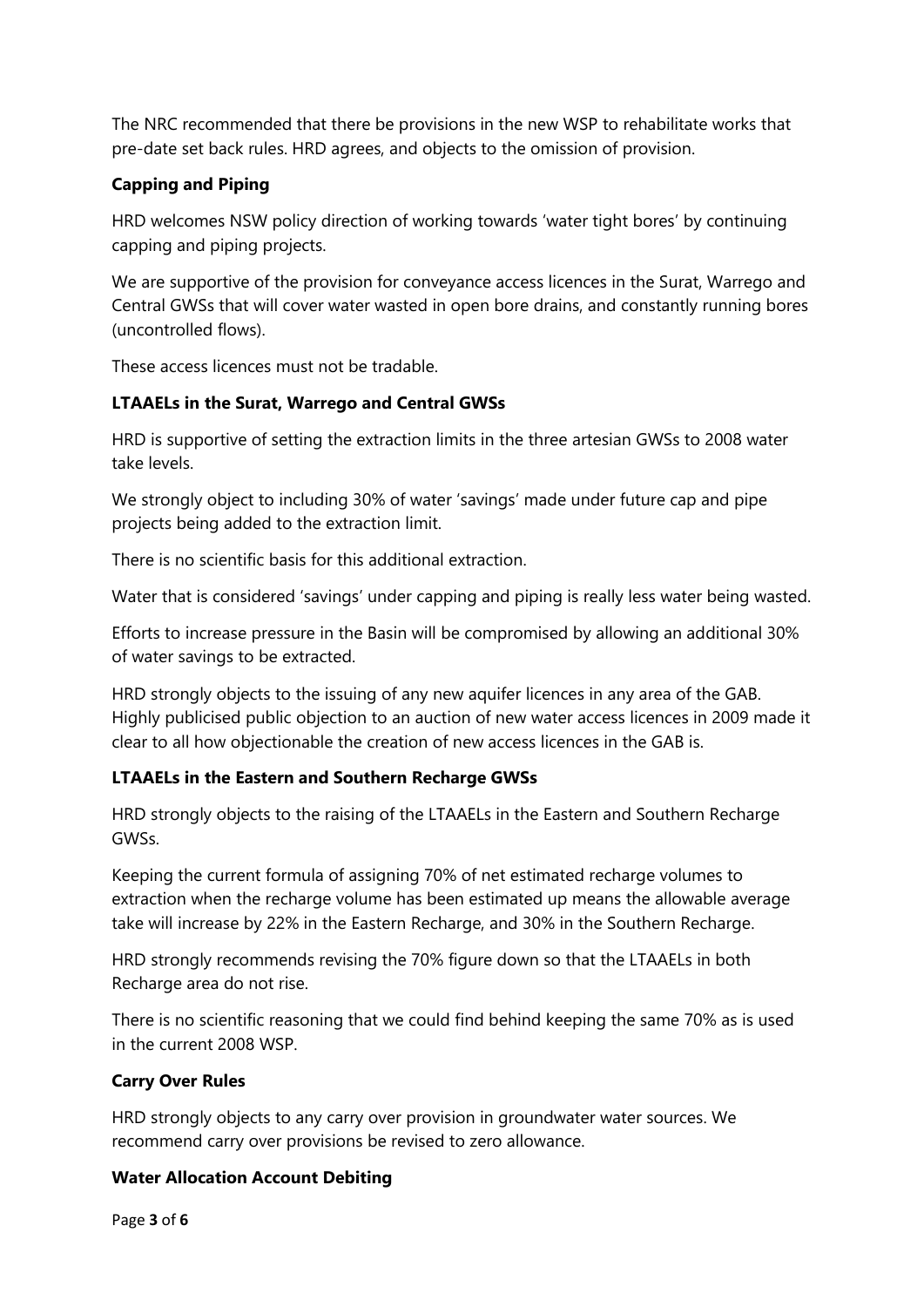HRD strongly objects to 1.3 ML per unit share of the access licence share component. We recommend changing the per unit share to 1.0 ML.

Combined with the 60% carryover allowance, the unit per share being higher than 1.0 ML means that users have been able to extract well over their licenced account volume in a given year. In dry years when there is little surface water around, there is a very high risk for extraction form ground water to spike very high. We have seen this occur during the last several very dry years.

### **Over extraction in the Eastern Recharge GWS**

The Eastern Recharge is already very over allocated system. Extraction has exceeded the current LTAAEL 3 out of the last 5 years, even with the available water determination reduced.

The Groundwater Resource Description provided by DPIE to accompany this WSP tells the impact of already very high extraction in the Eastern Recharge – hydrographs of monitoring bores show groundwater levels in a declining trend over 5 years, with drops of about 25m during the irrigation season.

#### **Facilitation of Coal Seam Gas in the Southern Recharge GWS**

Several rules in this draft WSP could facilitate the expansion of CSG in the NSW GAB. They have all been discussed in this submission, are summarised here.

Allowing new aquifer interference access licences to be issued – HRD objects to new aquifer interference access licences being able to be issued.

There should be greater transparency of water taken through aquifer interference activities, so they can be distinguished from volumes typically extracted.

Increasing the LTAAEL in the Southern Recharge GWS by 30% - HRD objects to the LTAAEL in the Southern (and Eastern) Recharge GWS being increased at all.

Maintaining the five year period of assessment for compliance to the LTAAEL. There is a risk that a lot of sleeper licences could be activated if CSG expansion were to occur, extraction could spike and a five year assessment period is too long to catch and correct the excessive take. HRD recommends reducing the assessment period from five years to three years.

Allowing log books as the method of record keeping of extraction, especially given past practices of sporadic reporting of extracted volumes (as referenced in the NCR review of the 2008 WSP) would mean any expansion of extractive activities in the GAB could continue to operate under the same loosely recorded methods currently practiced in the NSW GAB.

Set back distance rules for new works from springs should be based on updated science, not uniformity.

There should be no provision for exemptions for new works within established set back distances form springs under any circumstances.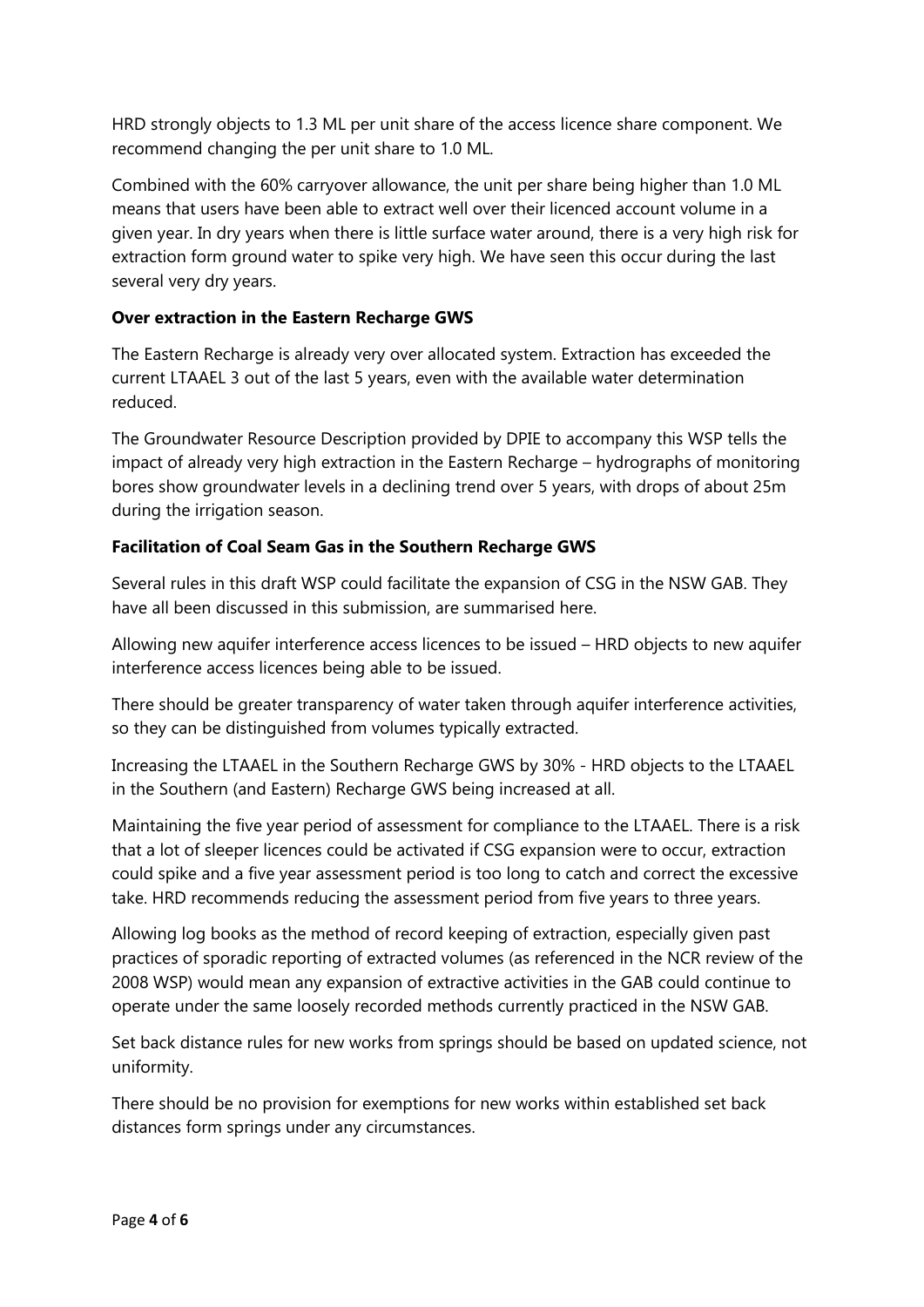# **Stygofauna**

Stygofauna are any fauna that live in groundwater systems or aquifers. Most stygofauna in Australia are crustaceans, but they also include worms, gastropods, beetles, mites and fish. Stygofauna are an indicator of healthy groundwater - they create an important nutrient cycle. Where groundwater is low quality, they are usually absent.

Never seeing the sun, they have no circadian rhythms. They grow slowly, don't have many young, live long lives and stay close to home. Stygofauna have extremely long lineages, with ancestors dating back 200 million years. They comprise an inconspicuous but important component of world biodiversity, and contain many ancient lineages of high scientific value and conservation significance.<sup>2</sup>

Because they don't travel far from home and are of incredible age, a lot of stygofauna species are extremely rare and localised.

Stygofauna cannot exist without water, therefore when the water table in the Eastern Recharge drops 25 meters during an irrigation season, local extinctions of stygofauna would be inevitable. Given many species are localised and therefore extremely rare, it is likely that unique species of stygofauna have become extinct in groundwater sources where extraction causes the water table to drop every irrigation season.

In the Southern Recharge GWS, stygofauna are present in the Lowland Darling Aquatic Endangered Ecological Community (EEC) listed under the Fisheries Management Act 1994, meaning that the areas where stygofauna are present (the groundwater of the Pilliga recharge area) is classified as of High Ecological value.

The Environmental Protection and Biodiversity Conservation Act 1999 listed species associated with GAB discharge spring wetlands ecological community as critically endangered, endangered and vulnerable.

# **Springs**

Springs in the GAB provided water for megafauna dating back around thirty thousand years, and continue to sustain internationally significant Ramsar listed wetlands. They are a critical life support system for wildlife in the arid extremes of the GAB areas.

The springs formation at Peery Spring Complex are recognised as one of the rarest landforms in Australia and of the largest active complexes in the Basin, and deserves protection. They are listed as supporting endangered ecological communities under the Commonwealth Environment Protection and Biodiversity Conservation Act 1999, critically endangered ecological communities under the NSW Biodiversity Conservation Act 2016, areas under High Ecological Value under the *Fisheries Management Act 19994*, and as a site of significance under the Ramsar Convention.

 $\overline{a}$ 

<sup>2</sup> <http://subterraneanecology.com.au/knowledge-publications/about-stygofauna>